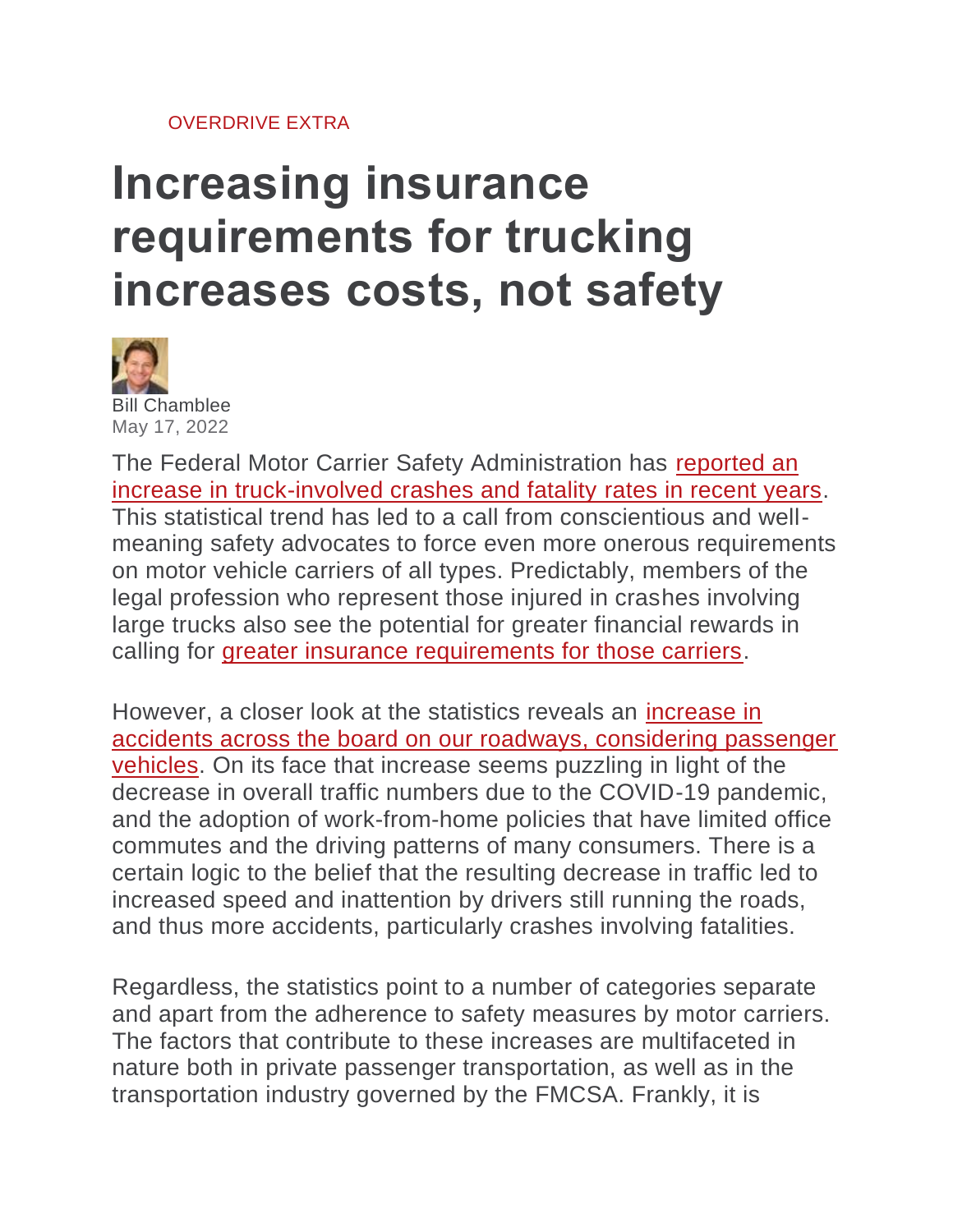inappropriate to look at these statistical increases and lay the sole responsibility on the trucking industry.

When examining the issues of responsibility and liability for any traffic accident, the causation is often the result of unseen circumstances, sudden emergencies or even the fault of the driver of a passenger vehicle involved. Certainly there are many cases where it is revealed that the responsibility for the accident belongs with the plaintiff who has brought the lawsuit against the truck owner.

But those gray areas seem to mean little to the black-and-white view that places responsibility for every collision on a fleet owner or independent owner-operator.

There are certainly carriers in the trucking industry that operate beyond the bounds of safety regulations, coupled with those that do not maintain adequate insurance. Yet the vast majority of all carriers have more than sufficient insurance across the board to lawfully and ethically deal with any type of motor vehicle accident that might arise. Whether looking at the transportation industry or any other business segment in which insurance plays a role, one can always make the argument that more insurance is always better.

But that's not always the case.

The argument that increased insurance premiums are the most effective way to incentivize trucking companies toward safety and encourage an even greater adherence to regulations is simply not true. The trucking industry is more regulated, and safer, with more rules and more safety protocols than at any time during the entire history of the business. We've seen the use of all kinds of devices, most every type of training you can imagine, and other mechanisms to protect drivers and assure the safe operation of their rigs.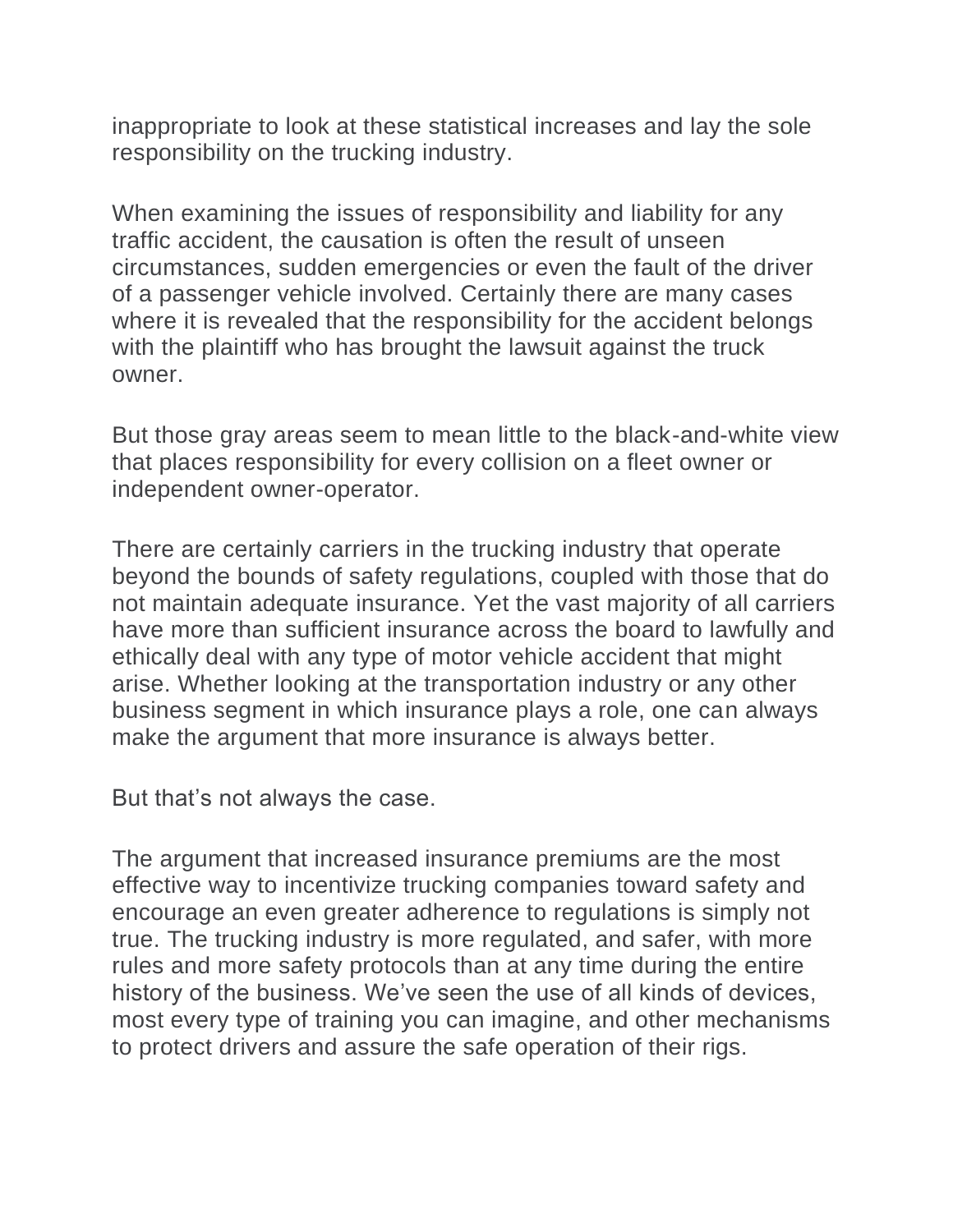Unfortunately, all that an increase in insurance premiums will do is incentivize plaintiffs to bring more lawsuits against trucking companies and provide a financial threshold for attorneys to further elevate their claims for damages. Said another way, more insurance does not equate with safety; more insurance creates larger demands for financial damages in litigation.

The transportation industry by and large does put safety first. But that does not mean that every commercial driver -- or the drivers of passenger vehicles -- will operate without any accidents or injuries. There are signs up and down the highway advising the operators of every kind of vehicle to watch their speed, don't text on their phones, be mindful of work zones up ahead and so much more. Yet we still have motor vehicle accidents, still caused by some combination of emergency situations, excessive speed, inattention, ignorance, impatience, intoxication and the emotions of at least one driver.

Those factors are not exclusive to commercial operators and carriers. But unfortunately it seems that every accident that involves a transportation company results in a lawsuit, regardless of the actual facts or fault. There are a number of cases in the transportation world that would never be brought if it weren't for the fact that the defendant in the case is a transportation carrier with an adequate amount of insurance to pursue.

It is not an increase in insurance requirements that will improve safety, decrease accidents or lead to fewer lawsuits against motor vehicle carriers. It seems the transportation industry doesn't get the credit it deserves for the huge strides made in protocols and practices that protect everyone on the road.

The sad fact remains that the industry will continue to face the challenges of being preyed upon, because drivers and owners carry adequate insurance to make a legal claim worthwhile. As leaders and advocates for the industry, we must be prepared to push back